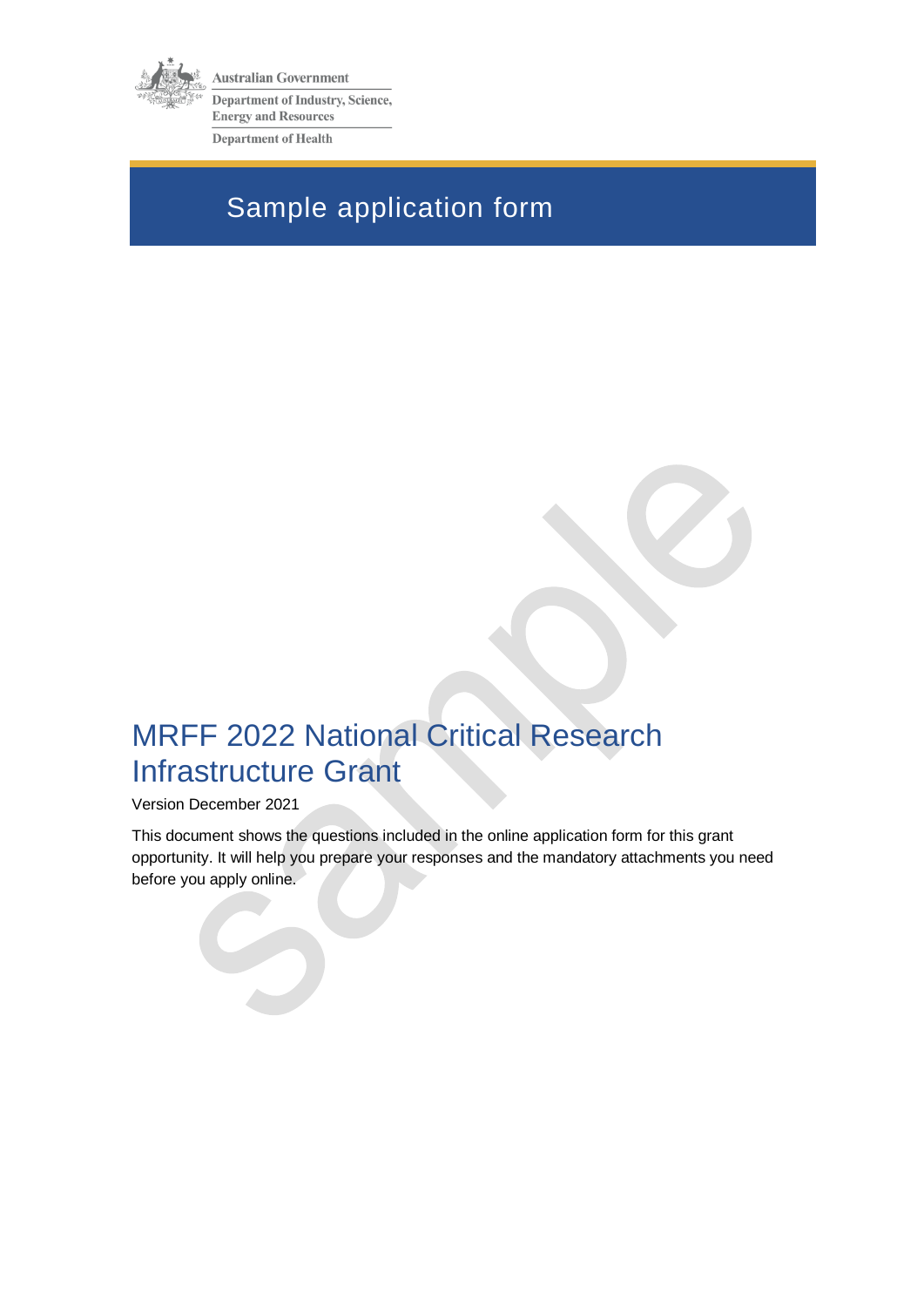# **Instructions**

The online form captures the information required by the department to assess and manage your application for services and funding.

The first page of the application page contains the following instructions.

# **Completing your application**

The application consists of separate pages as shown in the navigation menu on the left hand side of the portal page. You can navigate between pages using the menu or the buttons at the bottom of each page.

A red asterisk \* indicates a mandatory question. A warning message may appear if you have not completed all of the mandatory questions or if there is an issue with information you have entered.

### **Saving your responses**

You can save your changes at any time by using the Save button.

To prevent you losing your work you should save often. The portal will time out after 30 minutes if you do not save. Typing or moving your mouse does not reset the time out.

You must use the Save and Continue button to validate the information on each page. If you use the menu to navigate between pages, you will be prompted on the final page to go back and validate all of the information you have entered. A green tick indicates a validated page.

You can modify saved responses up until you submit your application.

### **Participants**

You may invite others to assist in completing your application via the application summary page. To do this:

- Select the Participants button
- Enter the details

An email will be sent to the participant inviting them to assist with your application.

### **Submitting your application**

You must complete every page of the application before you can submit.

You must also read and agree to the declaration which advises you of your responsibilities.

Check all your answers before you submit your application. After you submit, it will no longer be editable.

### **Internet browsers supported by the portal**

We recommend that you use the following browsers for optimum functionality:

- On Windows: The latest versions of Mozilla Firefox, Google Chrome and Microsoft Edge
- On Mac: The latest versions of Safari and Google Chrome

# **Getting help**

If you require further assistance completing this form, [contact us](https://www.business.gov.au/contact-us) by email or web chat or on 13 28 46.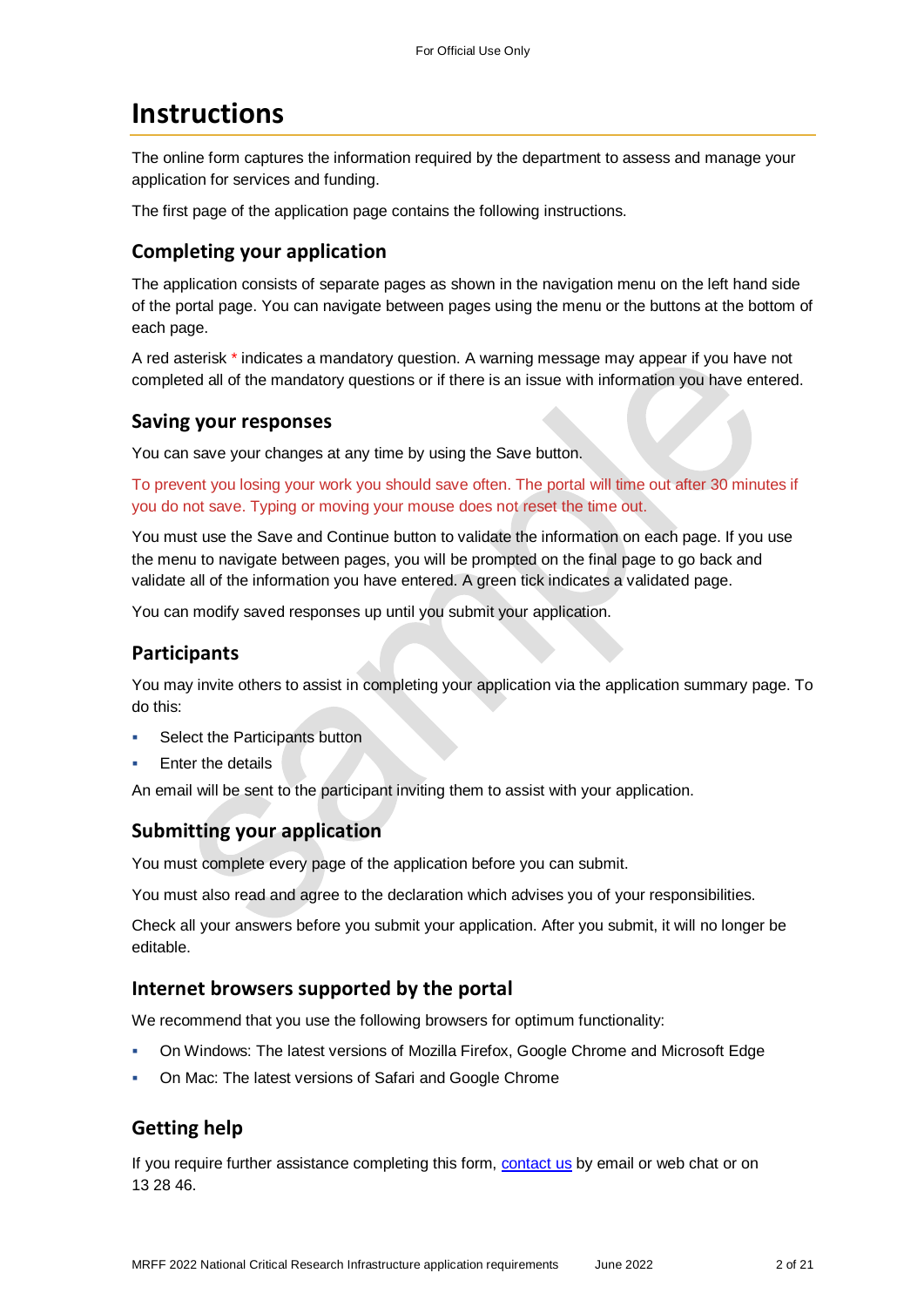# **A. Program selection**

Before you start your application, we need to first identify what type of entity is applying.

If you are a trustee applying on behalf of a trust we will need details of both the trust and trustee.

Before you start you should have the following details ready if they are applicable to you.

Australian Business Number (ABN)

#### **A.1. Program selection**

You must select from a drop-down menu the program that you are applying for. If you have been provided with an Invitation code, you will be able to enter it here which will select the program for you. If you do not have an invitation code contact us on 13 28 46 or [NCRI@industry.gov.au.](mailto:NCRI@industry.gov.au)

- Field 1 select MRFF 2022 National Critical Research Infrastructure
- Field 2 select MRFF 2022 National Critical Research Infrastructure

*When you have selected the program, the following text will appear.*

The grant opportunity provides grants to support Australian medical research and medical innovation projects that promote the development and implementation of new research methodologies and/or invest in critical research infrastructure required to advance the research sector.

You should read the [grant opportunity guidelines](https://business.gov.au/grants-and-programs/mrff-2022-national-critical-research-infrastructure-initiative#key-documents) and [sample grant agreements](https://business.gov.au/grants-and-programs/mrff-2022-national-critical-research-infrastructure-initiative#key-documents) before filling out this application. We recommend you keep the guidelines open as you are completing your application so you can refer to them when providing your responses.

You may submit your application at any time up until 5.00pm AEST on 7 September 2022. Please take account of time zone differences when submitting your application.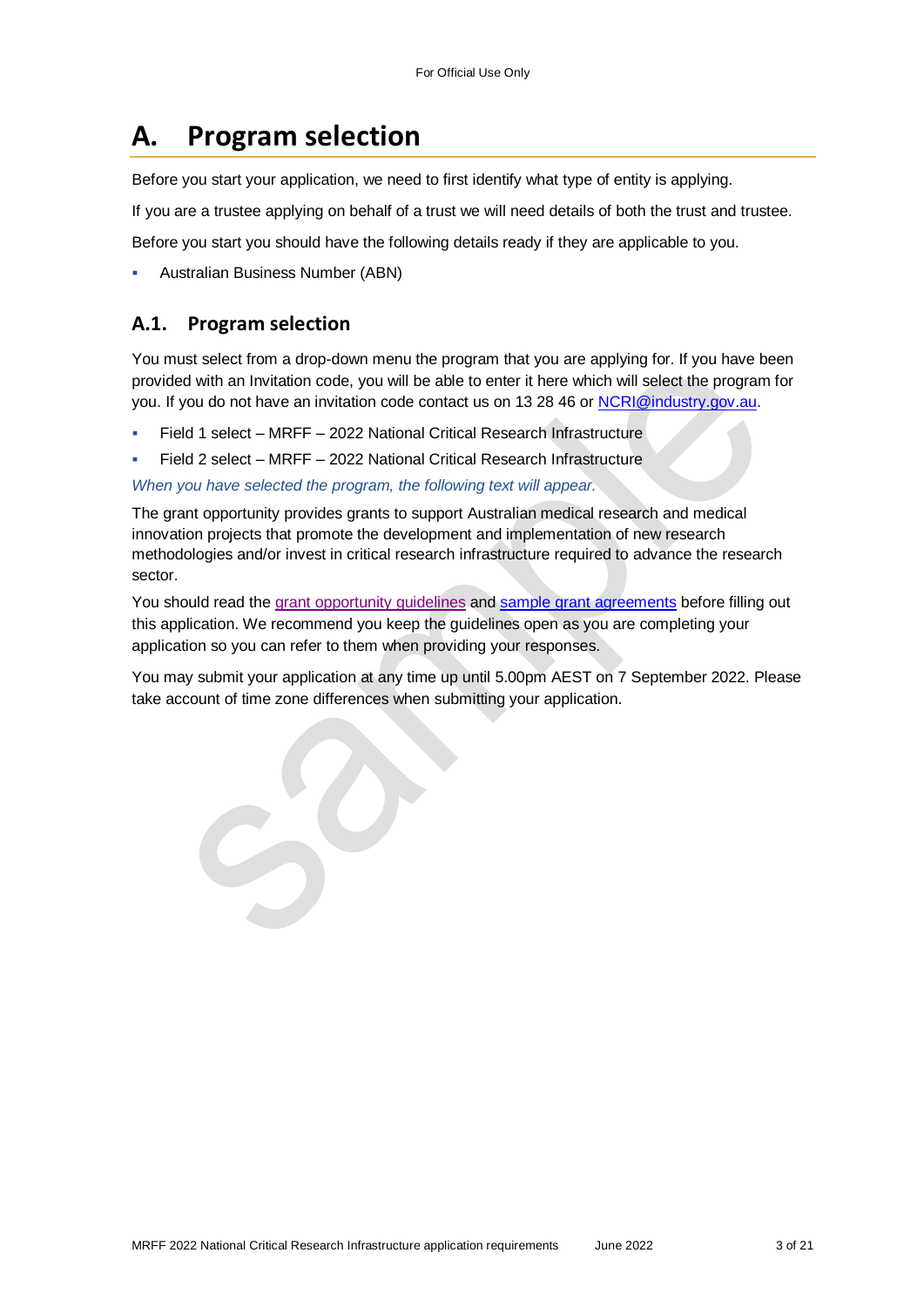# **B. Eligibility**

We will ask you the following questions to establish your eligibility for the MRFF 2022 National Critical Research Infrastructure grant opportunity.

*Questions marked with an asterisk are mandatory.* 

Is your organisation incorporated in Australia? **\***

*A legal entity is an entity in its own right that has capacity to enter into legally binding agreements or contracts, assume obligations, incur and pay debts, sue and be sued and be held responsible for its actions.*

*Select yes or No*

Select which entity type you are. *\**

- a medical research institute
- a university
- a corporate Commonwealth entity
- a corporation (including businesses and not for profits)
- none of the above

*If you select none of the above you are not eligible to apply for this grant*

Select which stream you are applying for: **\***

*Refer to the program guidelines for information regarding streams see section 1.3*

*Stream 1*

*Stream 2*

*Stream 3*

*If Stream 3*

Can your consortia fund at least 34 per cent of the total project costs in cash?

*Select Yes or No*

*Your consortia must contribute at least 34 per cent of the total project cost in cash. You must provide letters of support including details of cash contributions.*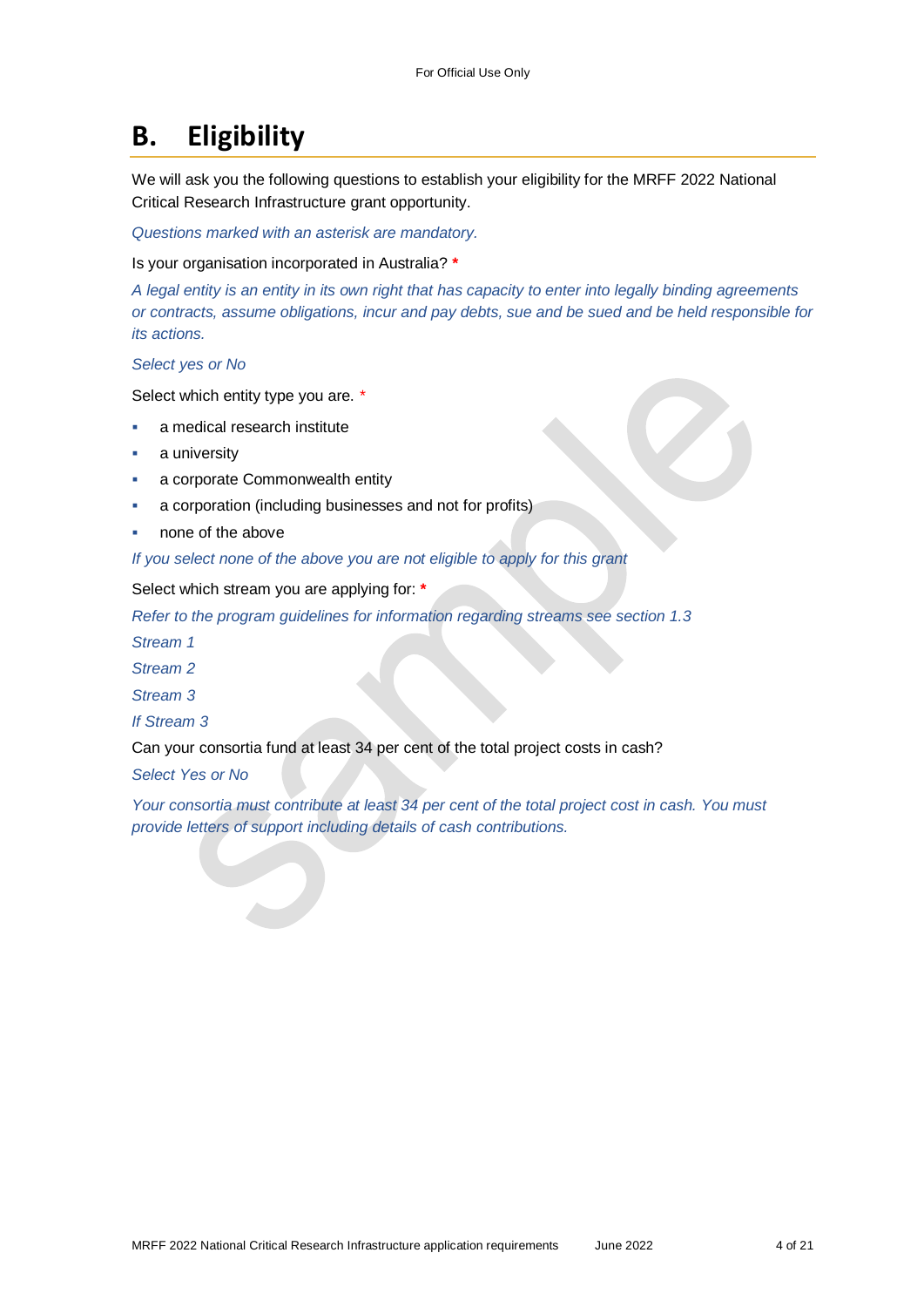# **C. Applicant address**

### **C.1. Applicant street address**

You must provide your street address

*When you start typing the address in the field you can select the correct one from the drop down list that appears. If it is not there you can enter manually.*

# **C.2. Applicant postal address**

You must provide your postal address

*When you start typing the address in the field you can select the correct one from the drop down list that appears. If it is not there you can enter manually.*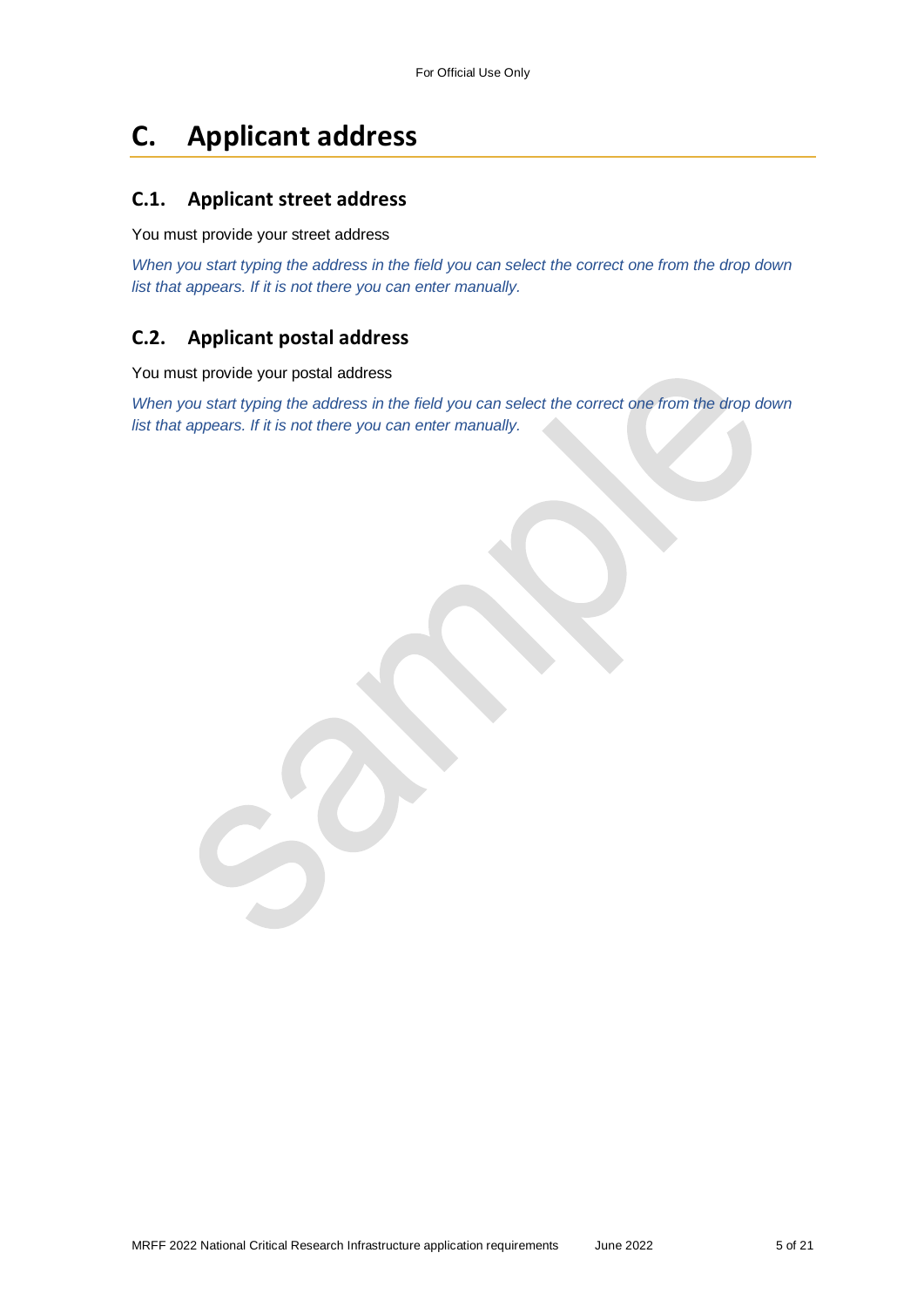# **D. About your organisation**

*We collect the following data from all applicants across all grant programs. We use this data to better understand your organisation and to help us develop better policies and programs.*

# **D.1. Latest financial year figures**

*All values must be whole numbers. For example*

*6.5 months should be presented as 7 months*

*\$2 million should be presented as \$2,000,000*

- Has the applicant existed for a complete financial year?
- If no, enter the number of months completed in the financial year to date.

You must provide the following financial information about the applicant organisation for the financial year you have entered above.

*Values must be that of the entity applying (the 'applicant'), regardless of whether the entity belongs to a consolidated group for tax purposes.*

*These fields are mandatory and entering \$0 is acceptable if applicable for your organisation.*

Sales revenue (turnover)

*Total revenue from the sale of goods and services, as reported in your organisation's Business Activity Statement (BAS).*

Export revenue

*Total revenue from export sales, as reported in your organisation's Business Activity Statement (BAS).*

#### R&D expenditure

*Expenditure on research and development, i.e. creative work undertaken on a systematic basis in order to increase the stock of knowledge, including knowledge of humankind, culture and society, and the use of this stock of knowledge to devise new applications.*

Taxable income

*Taxable income or loss as per your organisation's income tax return form.*

Number of employees (headcount)

*Number of individuals who are entitled to paid leave (sick and holiday), or generate income from managing your organisation. This should include working proprietors and salaried directors.*

Number of independent contractors (headcount)

*Number of individuals engaged by your organisation under a commercial contract (rather than an employment contract) to provide employee-like services on site.*

### **D.2. Your ANZSIC code**

Provide from a drop-down menu:

- your organisation's main revenue earning division under the Australian and New Zealand Standard Industrial Classification [\(ANZSIC\)](https://www.abs.gov.au/ausstats/abs@.nsf/0/20C5B5A4F46DF95BCA25711F00146D75?opendocument).
- your organisation's main revenue earning class under the Australian and New Zealand Standard Industrial Classification [\(ANZSIC\)](https://www.abs.gov.au/ausstats/abs@.nsf/0/20C5B5A4F46DF95BCA25711F00146D75?opendocument).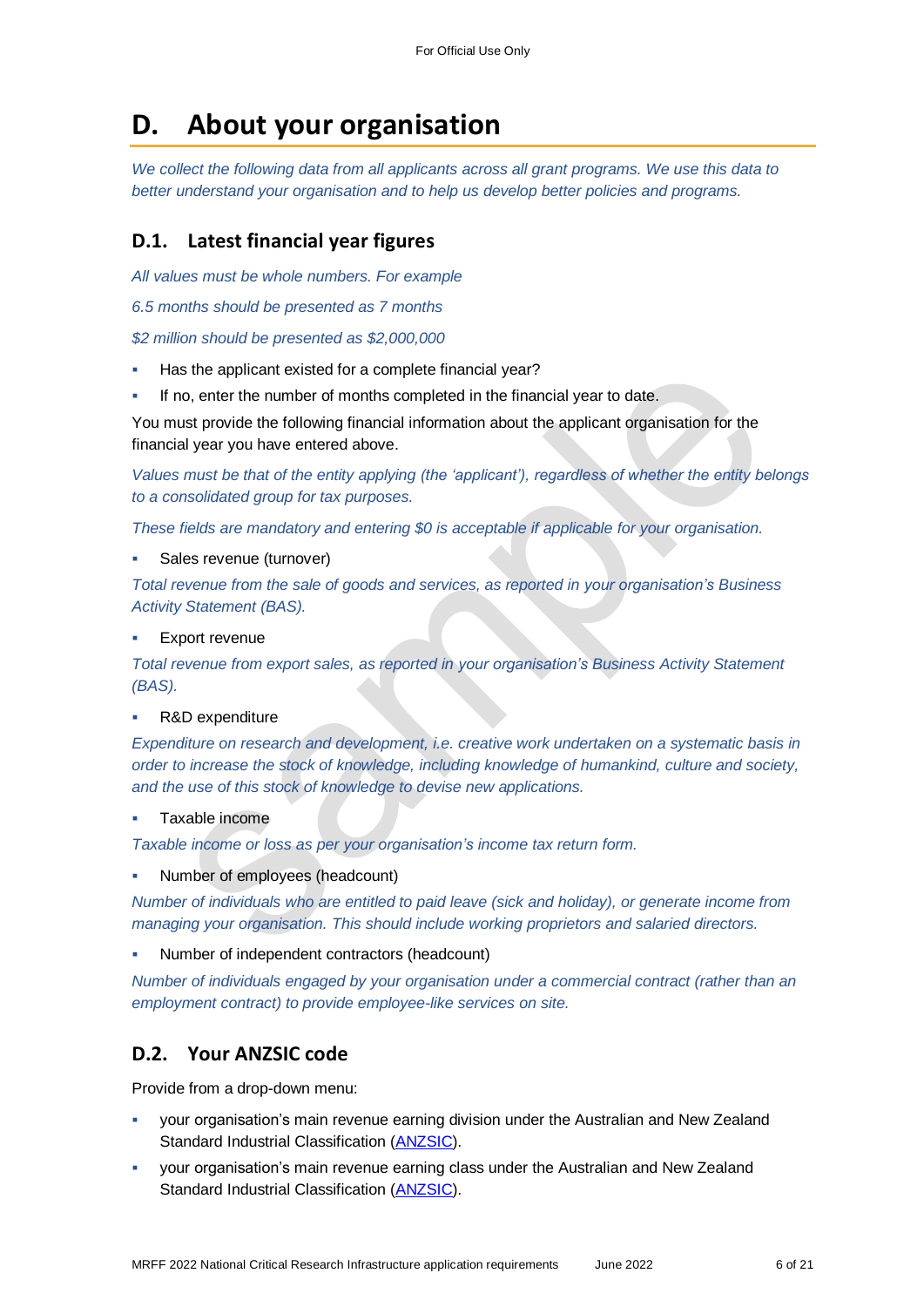# **D.3. Indigenous organisation**

Is your organisation Indigenous owned?

*An organisation is considered Indigenous owned where at least 51% of the organisation's members or proprietors are Indigenous.*

Is your organisation Indigenous controlled?

*An organisation is considered Indigenous controlled where at least 51% of the organisation's board or management committee is Indigenous.*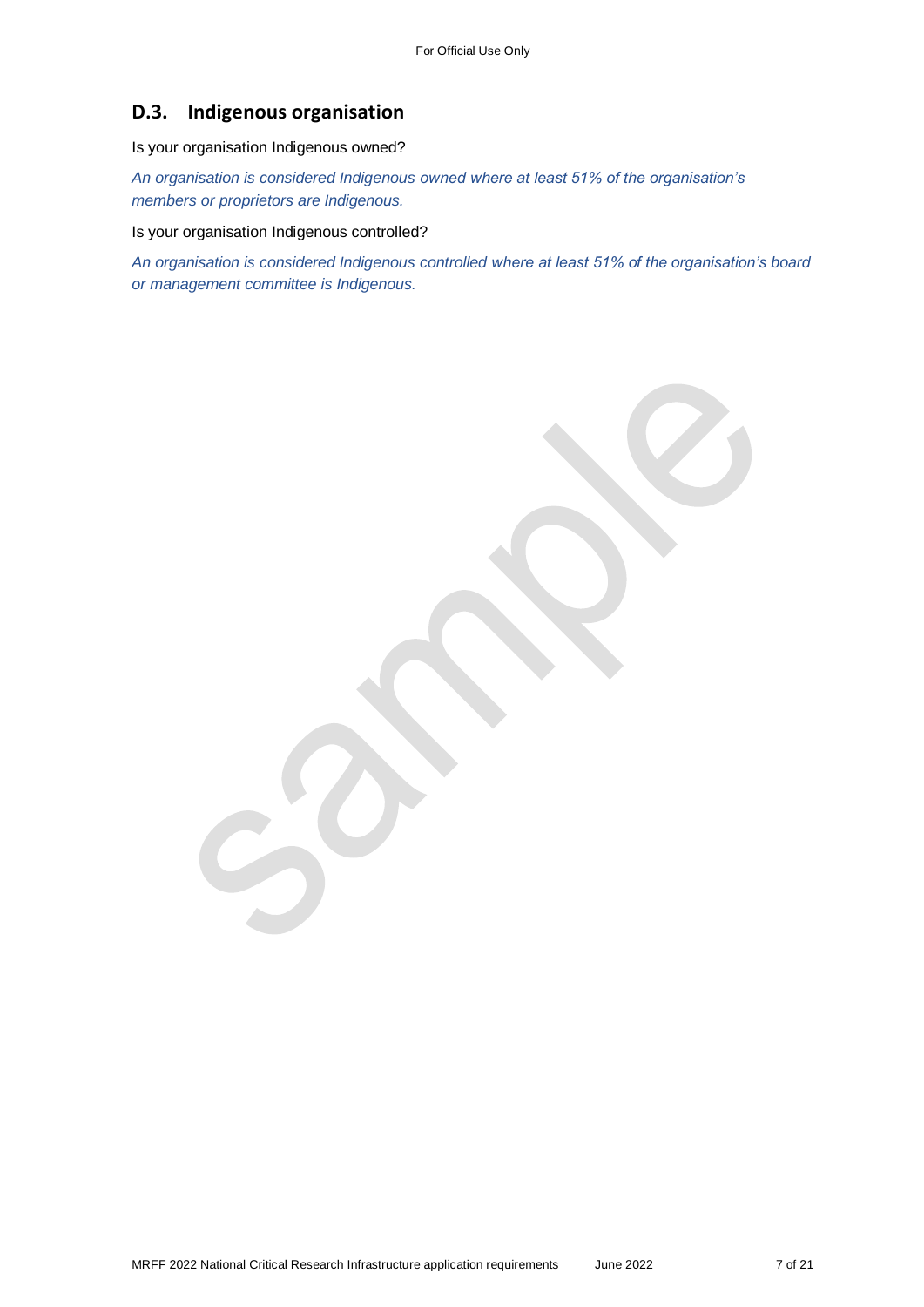# **E. Project information**

On this page you must provide the detailed information about your proposed project.

*If your application is successful, we will publish some grant details on GrantConnect and other government publications. Published details include:*

- *name of the grant recipient*
- *a project title*
- *a brief project description and its intended outcome*
- *amount of grant funding awarded.*

#### **E.1. Project title and description**

Provide a project title.

*Your response is limited to 75 characters including spaces and does not support formatting.* 

#### Provide a brief project description.

*Your response is limited to 750 characters including spaces and does not support formatting.* 

*Ensure your project description focuses on your project's key activities and outcomes. Outline what it is you are going to do and how you expect to deliver a project that provides innovative solutions to complex health problems in areas of unmet need.*

#### **E.2. Detailed project description and key activities**

*This information will be included in your grant agreement if your application is successful.*

Provide a detailed description of your project including the project scope and key activities.

*Your response is limited to 5000 characters including spaces and does not support formatting.* 

#### **E.3. Project outcomes**

*This information will be included in your grant agreement if your application is successful.* Provide a summary of the expected project outcomes.

*Your response is limited to 5000 characters including spaces and does not support formatting.*

### **E.4. Chief Investigators**

*You must use the mandatory template available on [business.gov.au](https://business.gov.au/grants-and-programs/mrff-2022-national-critical-research-infrastructure-initiative#key-documents) to list all Chief Investigators who have shared authority and responsibility for leading and directing the design, conduct and reporting of the proposed project, including the affiliations of each person listed. Up to 15 CIs may be included as members of the research team.*

*The Chief Investigator A must be identified in the mandatory excel document.*

#### **E.5. Chief Investigator A (CIA)**

*The CIA must take a lead role in the project and report on project outcomes.*

*The Chief Investigator A must not be named on more than one application submitted to the same Stream of this grant opportunity.*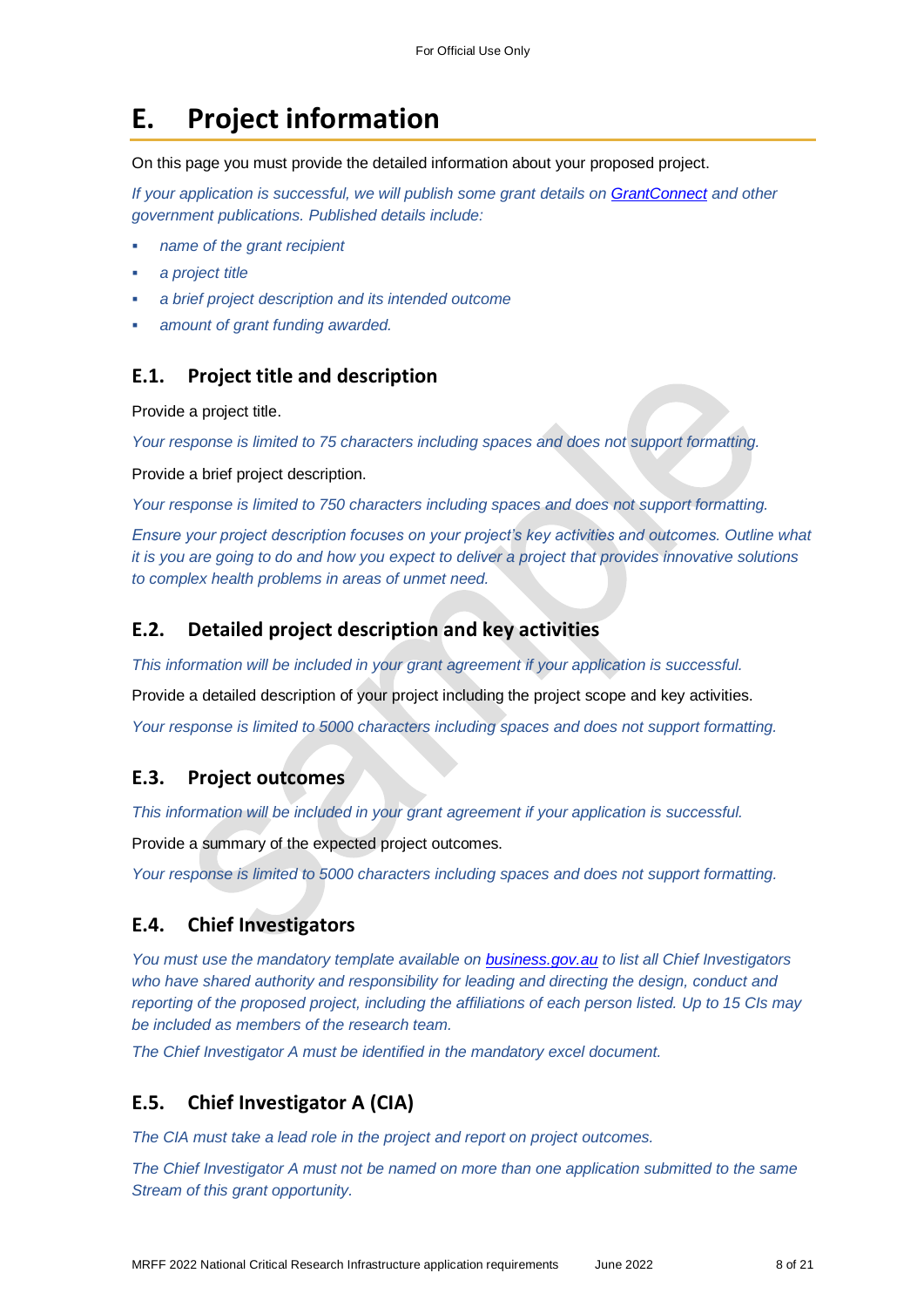Have you confirmed that your Chief Investigator A is not named on more than one application submitted to the same Stream of this grant opportunity? \*

*If they are identified on more than one application submitted to the same Stream of this grant opportunity, all applications will be considered ineligible.*

*Select from drop down* 

Yes

No

### **E.6. Research Team (Chief Investigators)**

Have you confirmed that no member of your research team is named on more than one application submitted to the same Stream of this grant opportunity? \*

*If they are identified on more than one application submitted to the same Stream of this grant opportunity, all applications will be considered ineligible.* 

*Select from drop down* 

Yes

No

List of Chief Investigators

*You must use the mandatory template available on [business.gov.au](https://business.gov.au/grants-and-programs/mrff-2022-national-critical-research-infrastructure-initiative#key-documents) list all Chief Investigators who*  have shared authority and responsibility for leading and directing the design, conduct and reporting *of the proposed project, including the affiliations of each person listed. Up to 15 CIs may be included as members of the research team.*

### **E.7. Project duration**

Your project must be completed within five years of agreement execution

- Estimated project start date
- Estimated project end date

*You cannot commence your project before 1 January 2023.*

*Your project can be no longer than 5 years.*

### **E.8. Project milestones**

Provide details on the project milestones including the key activities occurring at each milestone. You can add up to 20 Milestones.

*The milestone start and end dates must be between the project start and end dates.* 

Milestone title

*Your response is limited to 100 characters including spaces and does not support formatting.*

Description

*Your response is limited to 750 characters including spaces and does not support formatting.*

- Estimated start date
- Estimated end date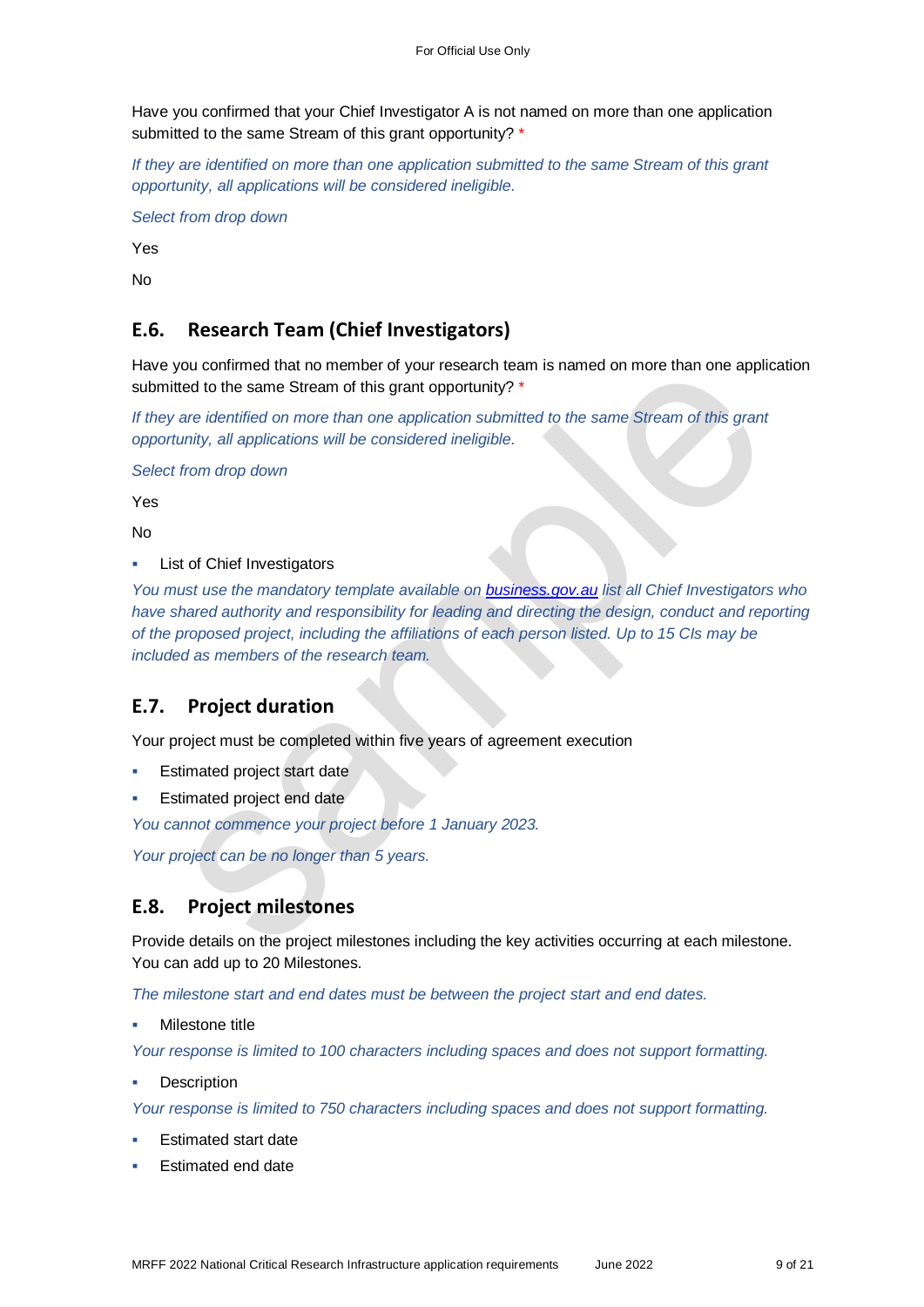# **E.9. Project location**

You must provide the address where your project will be undertaken and the estimated percentage of project value expected to be undertaken at that site. If you have multiple sites you must add the address of each site.

*A project site must be a street address. Do not provide a postal address, institution or building name.* 

- **Project site address**
- **Estimated percentage of project value expected to be undertaken at site**

*Your response is limited to 750 characters including spaces and does not support formatting.*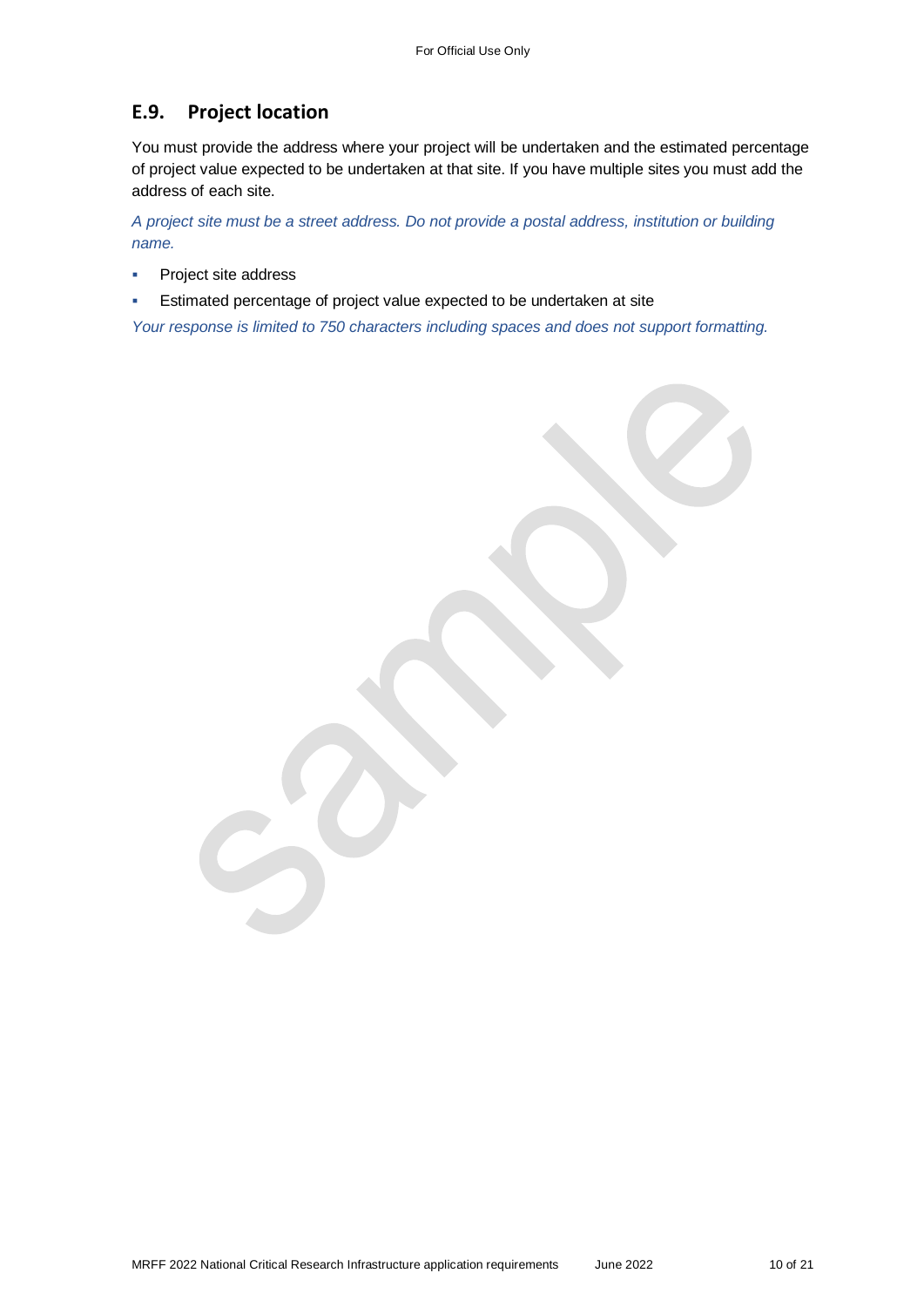# **F. Project budget**

## **F.1. Project budget summary**

Provide a summary of your eligible project expenditure over the life of the project.

*If you are registered for GST, enter the GST exclusive amount. If you are not registered for GST, enter the GST inclusive amount. We only provide grant funding based on eligible expenditure. Refer to the guidelines for guidance on eligible expenditure.*

*You can only apply for equipment costs up to 50% of your total eligible expenditure.*

You will also be required to attach a detailed project budget later in the application form.

| Type of expenditure         | <b>Head of expenditure</b> | <b>Financial Year</b> | Cost                                      |
|-----------------------------|----------------------------|-----------------------|-------------------------------------------|
| <b>Administration Costs</b> |                            |                       | \$                                        |
|                             | Labour                     |                       | \$                                        |
|                             |                            | 2022/23               | $\sqrt[6]{\frac{1}{2}}$                   |
|                             |                            | 2023/24               | \$                                        |
|                             |                            | 2024/25               | \$                                        |
|                             |                            | 2025/26               | \$                                        |
|                             |                            | 2026/27               | \$                                        |
|                             | Labour on-costs            |                       | \$                                        |
|                             |                            | 2022/23               | \$                                        |
|                             |                            | 2023/24               | \$                                        |
|                             |                            | 2024/25               | \$                                        |
|                             |                            | 2025/26               | \$                                        |
|                             |                            | 2026/27               | \$                                        |
|                             | Contractors                |                       | $\, \, \raisebox{12pt}{$\scriptstyle \$}$ |
|                             |                            | 2022/23               | \$                                        |
|                             |                            | 2023/24               | \$                                        |
|                             |                            | 2024/25               | \$                                        |
|                             |                            | 2025/26               | \$                                        |
|                             |                            | 2026/27               | \$                                        |
|                             | <b>Travel and Overseas</b> |                       | \$                                        |
|                             |                            | 2022/23               | \$                                        |
|                             |                            | 2023/24               | \$                                        |
|                             |                            | 2024/25               | \$                                        |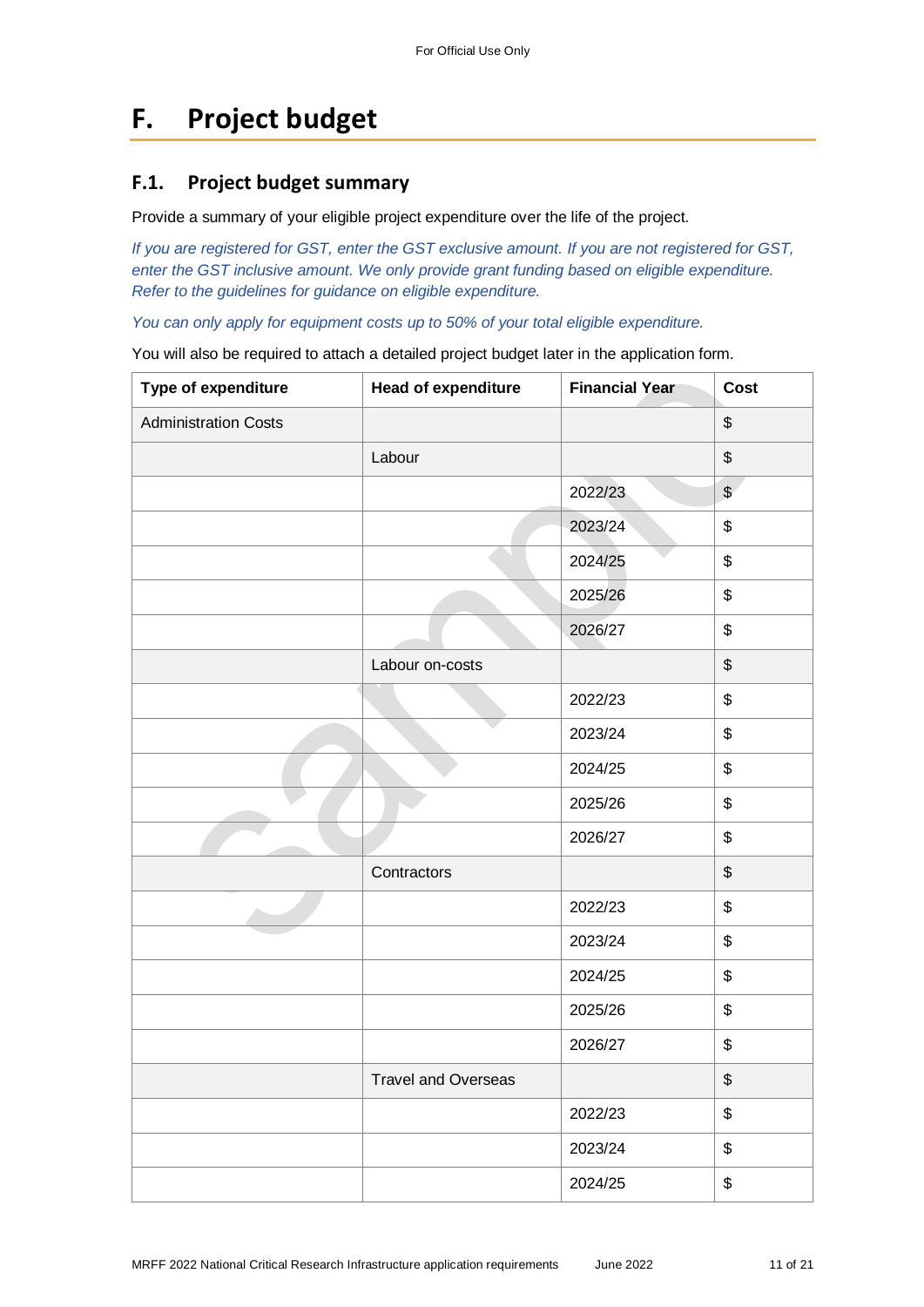| Type of expenditure | <b>Head of expenditure</b>                          | <b>Financial Year</b> | <b>Cost</b>               |
|---------------------|-----------------------------------------------------|-----------------------|---------------------------|
|                     |                                                     | 2025/26               | $\boldsymbol{\mathsf{S}}$ |
|                     |                                                     | 2026/27               | $\boldsymbol{\mathsf{S}}$ |
|                     | Equipment (up 50 % of<br>total project expenditure) |                       | $\frac{1}{2}$             |
|                     |                                                     | 2022/23               | $\mathfrak{S}$            |
|                     |                                                     | 2023/24               | \$                        |
|                     |                                                     | 2024/25               | $\boldsymbol{\mathsf{S}}$ |
|                     |                                                     | 2025/26               | \$                        |
|                     |                                                     | 2026/27               | $\sqrt{3}$                |
|                     | Other eligible expenditure                          |                       | $\frac{1}{2}$             |
|                     |                                                     | 2022/23               | $\sqrt[6]{\frac{1}{2}}$   |
|                     |                                                     | 2023/24               | $\boldsymbol{\mathsf{S}}$ |
|                     |                                                     | 2024/25               | $\mathfrak{S}$            |
|                     |                                                     | 2025/26               | $\boldsymbol{\mathsf{S}}$ |
|                     |                                                     | 2026/27               | $\boldsymbol{\mathsf{S}}$ |
| Total               |                                                     |                       |                           |

#### **Grant funding requested**

You will be asked to enter the amount of grant funding you are requesting. Validations will limit your request to be within the grant opportunity guidelines.

*There is no minimum grant amount under this grant opportunity under each stream, however the maximum grant amount is:*

- *\$3 million under Stream 1 & Stream 2*
- *\$10 million under Stream 3*

*Under Stream 3 the consortia must contribute at least 34 per cent of the total project cost in cash. The grant will contribute up to 66% (up to \$10 million) of overall project costs.*

### **F.2. Source of funding**

In this section you must provide details of how you will fund the project, other than the grant funding sought.

*The total of all sources of funding plus your grant, should be equal to your total project expenditure in the section above.*

*Your own contribution to the project is also considered a 'source of funding' and must be provided.*

You will need to provide the following information for all other sources of funding

- Name of contributor
- Type of contributor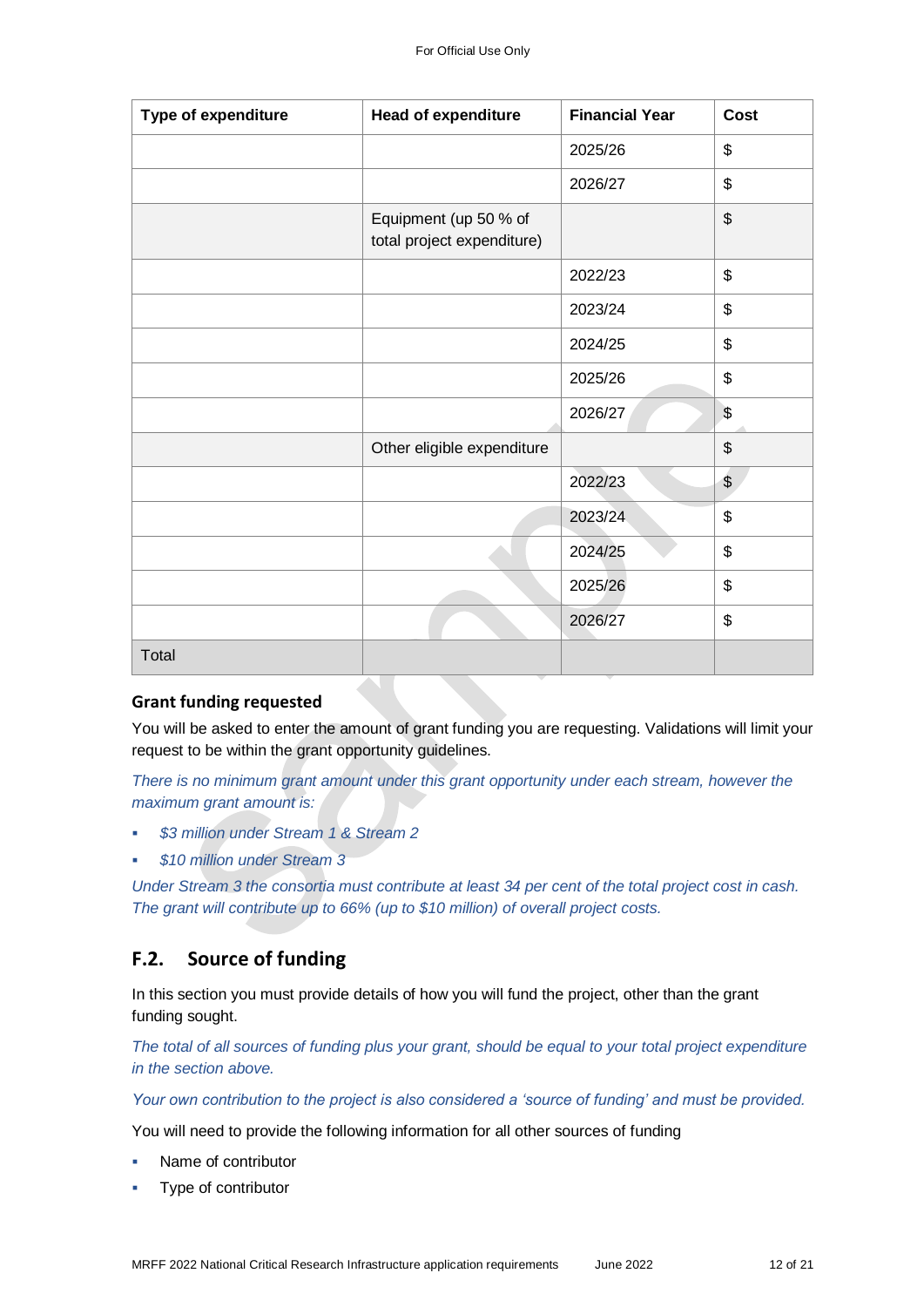*Contributors are divided into the following types*

- o *Your contribution*
- o *Other Commonwealth government grants*
- o *Other non-Commonwealth government grants*
- o *Other non-government contribution (includes project partners)*
- Value of contribution
- Date due of contribution
- **Description**

*You may need to provide details around whether your contribution is sourced from bank loans, equity or cash flow etc.* 

*Where you are receiving other government funding you will need to provide details.*

#### **F.3. Grant amount sought**

You must enter the amount of grant funding you are requesting. We will add GST to this where applicable.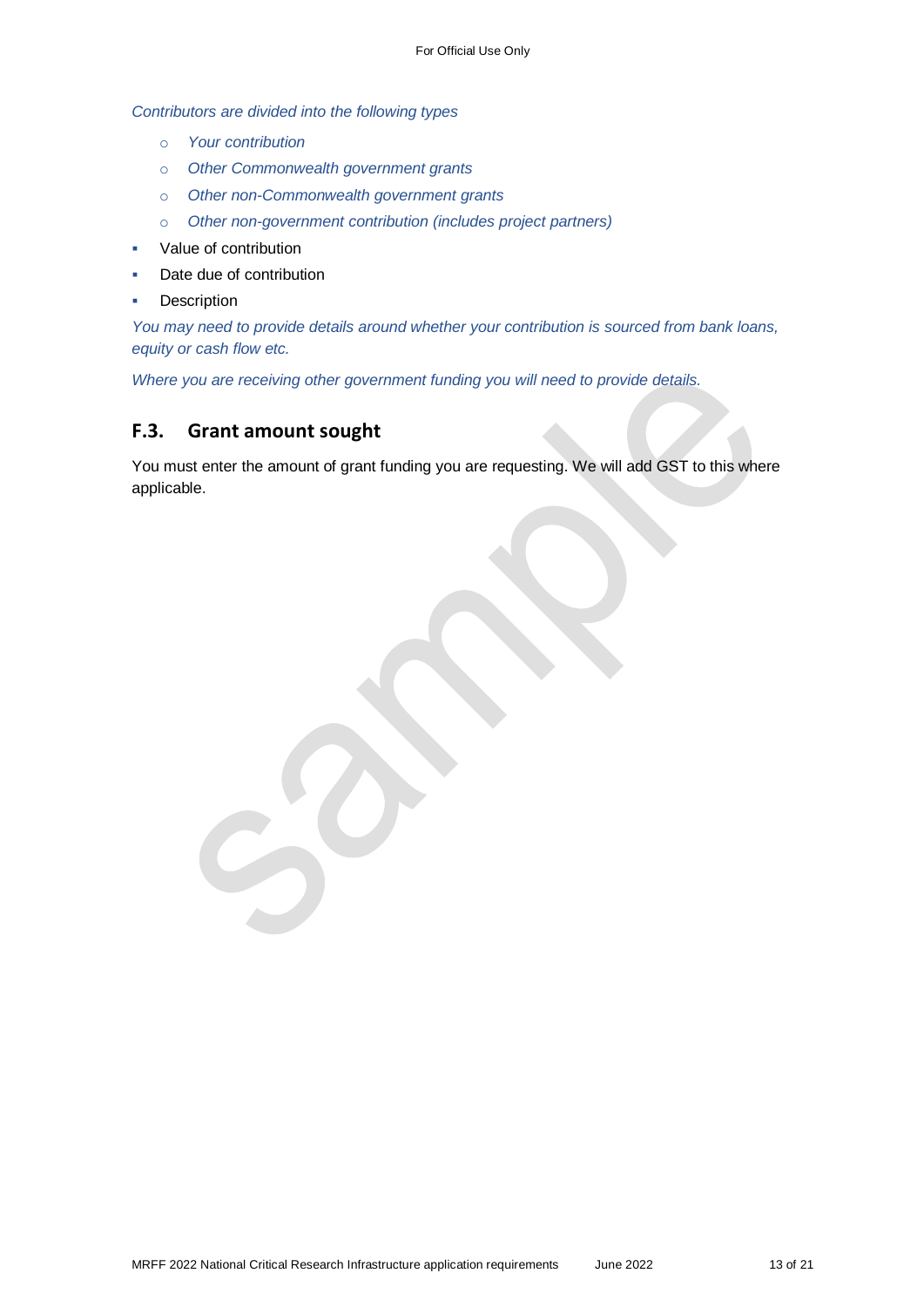# **G. Assessment criteria**

We will assess your application based on the weighting given to each criterion and against the indicators listed beneath each criterion. We will only consider funding applications that score satisfactorily against each criterion (including non-weighted criterion) as these represent best value for money.

*The amount of detail and supporting evidence you provide should be commensurate with the project size, complexity and grant amount requested. You should define, quantify and provide evidence to support your answers.*

# **G.1. Assessment criterion 1 – Project Impact (40% weighting)**

*Your response is limited to 10,000 characters including spaces and does not support formatting.* 

You should demonstrate this by identifying:

- a. how your project will address the objective of the Stream to which you are applying as outlined in section 1.3, including:
- **Stream 1:** The area of unmet need being addressed
- **Stream 2:** How the technology will be translated into clinical practice
- **Stream 3**: How the project will support development of research capacity, capability and/or effectiveness in an area of need or to enable Australian research using new platforms
- b. how your project will deliver outcomes that are a priority for the Australian public, including details of community engagement and involvement during conceptualisation, development and planned implementation of you project
- c. how the research will provide outcomes within 12 months of the grant period ending
- d. how your project includes new and innovative approaches, that can be scaled nationally
- e. how your project builds on and supports other initiatives, if applicable.

You should demonstrate how the outcomes or results you have identified against the MRFF Measures of Success are relevant and meaningful to the goal and aims of the Initiative. (*Please also refer to J.3 Additional information.)*

# **G.2. Assessment criterion 2 – Project methodology (30% weighting)**

*Your response is limited to 10,000 characters including spaces and does not support formatting.* 

You should demonstrate your proposed approach to delivering the project by providing:

- a. your project plan, including:
- an outline of the activities you will undertake
- appropriate milestones, performance indicators and timeframes for delivery
- the governance structures in place for the project
- b. a project feasibility analysis.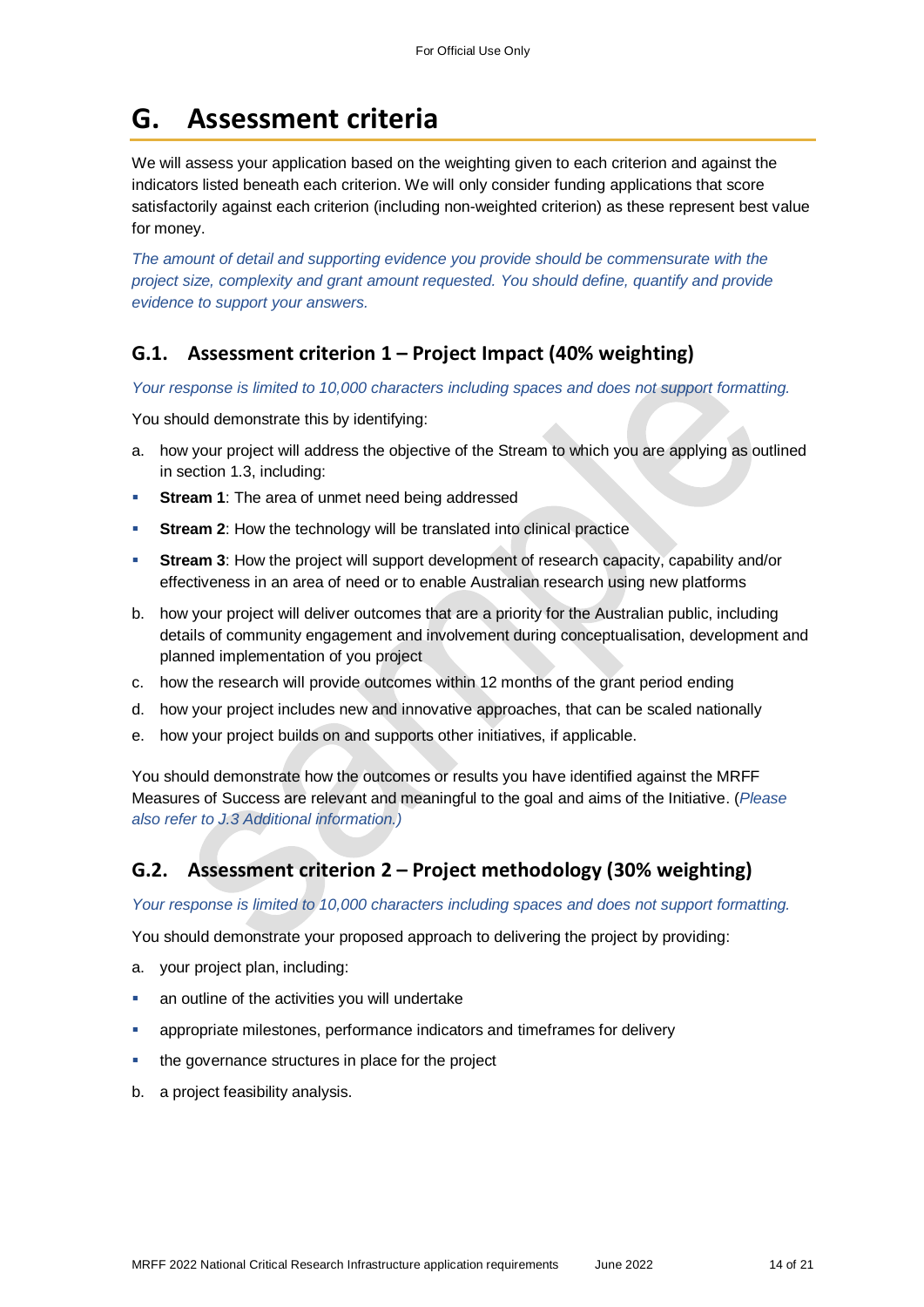# **G.3. Assessment criterion 3 – Capacity, capability and resources to deliver the project (30% weighting)**

#### *Your response is limited to 10,000 characters including spaces and does not support formatting.*

You should demonstrate this by providing details of:

- a. your access to, and/or a feasible plan to recruit, an appropriate, multi-disciplinary team, with proposed key project personnel, their skills and experience clearly articulated, along with explanations of how their skills and experiences are important to the success of your project
- b. your track record in managing similar projects
- c. your access, or future access, to any required infrastructure, land, capital equipment, technology, and regulatory or other approvals
- d. how any infrastructure funded through this project will be maintained beyond the life of the grant opportunity.

# **G.4. Assessment criterion 4 – Overall Value and Risk of the Project (nonweighted)**

#### *Your response is limited to 10,000 characters including spaces and does not support formatting.*

Your application should demonstrate the overall value and risk of the project, including that you have robust risk identification and management processes. This should include consideration of risks related to COVID-19 restrictions.

You should provide:

- **your Measures of Success statement**
- your proposed detailed budget and justification
- **a** risk management plan.

Our assessment will also take into consideration:

- the relative contribution of the outcomes or results you have identified against the MRFF Measures of Success to the goal and aims of the Initiative
- the suitability of your proposed budget to complete all project activities
- how well the requested budget has been detailed and justified
- the value of any financial and/or in-kind contributions from partners
- how soundly your risk management approach is demonstrated
- any risks identified as part of the assessment of your application
- the appropriateness of the submitted risk management plan in documenting key risks to the completion of the research proposal, including your plan to manage those identified risks
- how you propose to monitor and report risks (both those identified in your submitted risk management plan and those which may arise during your project).

*Your application should demonstrate the overall value and risk of the project, including that you have robust risk identification and management processes. This should include consideration of risks related to COVID-19 restrictions.*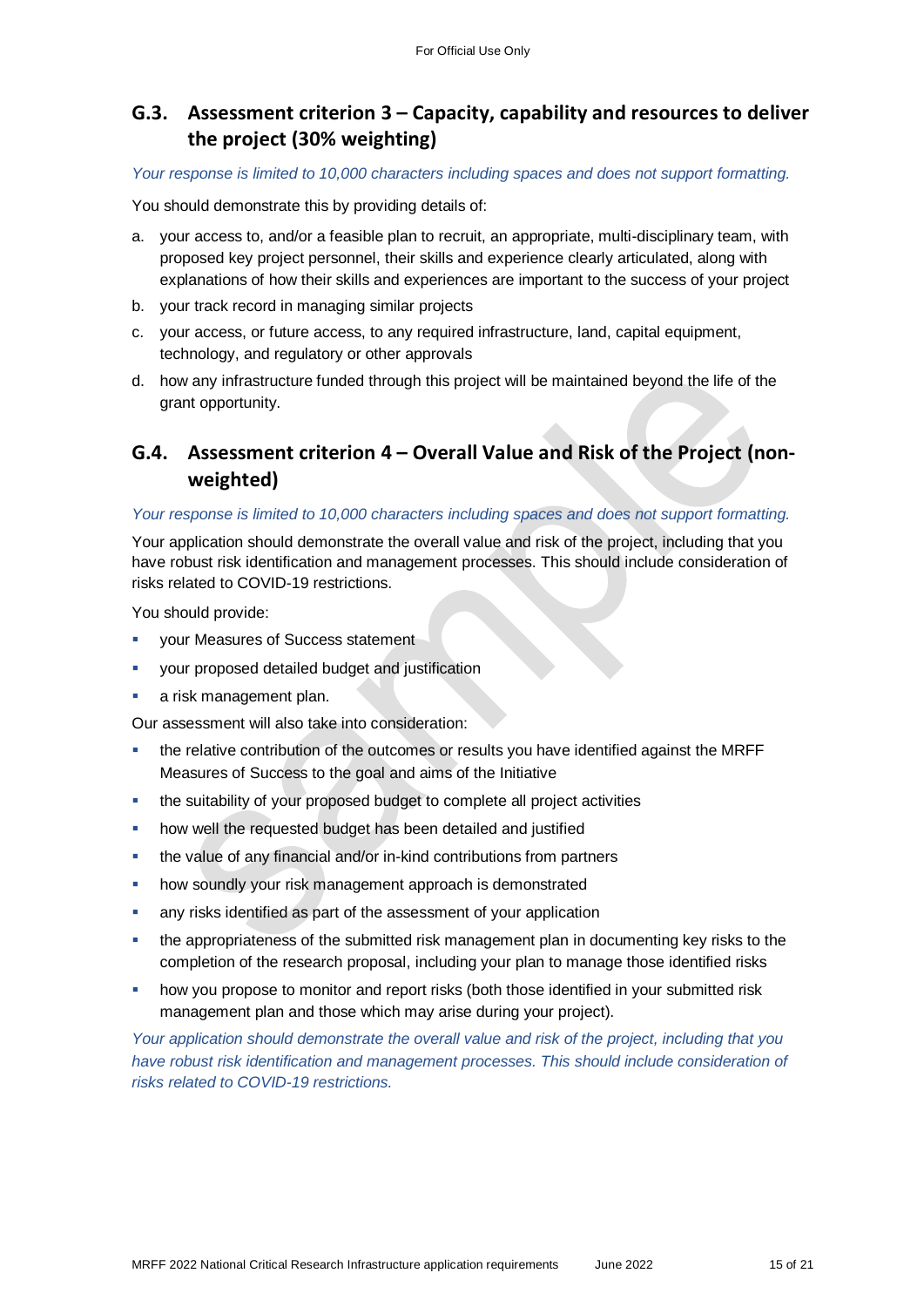# **H. Project partners**

You must provide details about your project partners.

*For details about project partner contributions refer to the grant opportunity guidelines.*

*For Stream 3 letters of support are mandatory for entities contributing funding and these must include details of cash contributions.*

You must provide

- Australian Business Number (ABN)
- Other registration number where applicable

- Business address
- Postal address
- Contact details
- **Project partner letter of support attached. Letter to include details of cash contributions.**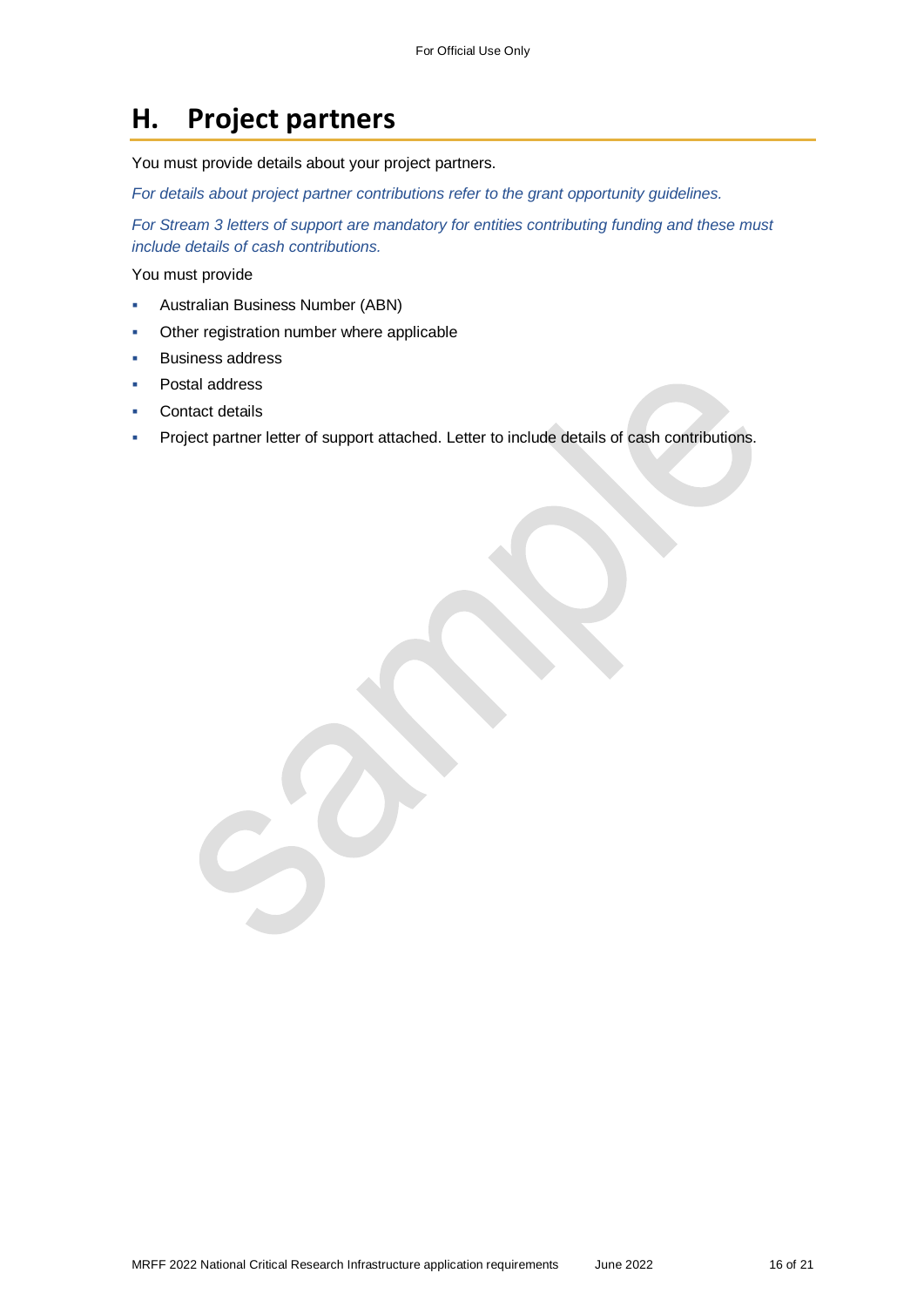# **I. Bank account details**

### **I.1. Bank account details**

If your application is successful we will need to set up a payment process to pay your grant. We need your bank account details to do this. If your application is not successful we will not process these details.

*We can only pay grant funding to the applicant organisation, who if successful will be party to a grant agreement with the Commonwealth. You must provide bank account details for this organisation.*

### **I.2. Account details**

Account name

BSB

Account number

### **I.3. Payment contact**

5

Given name

Family name

Email address

Phone number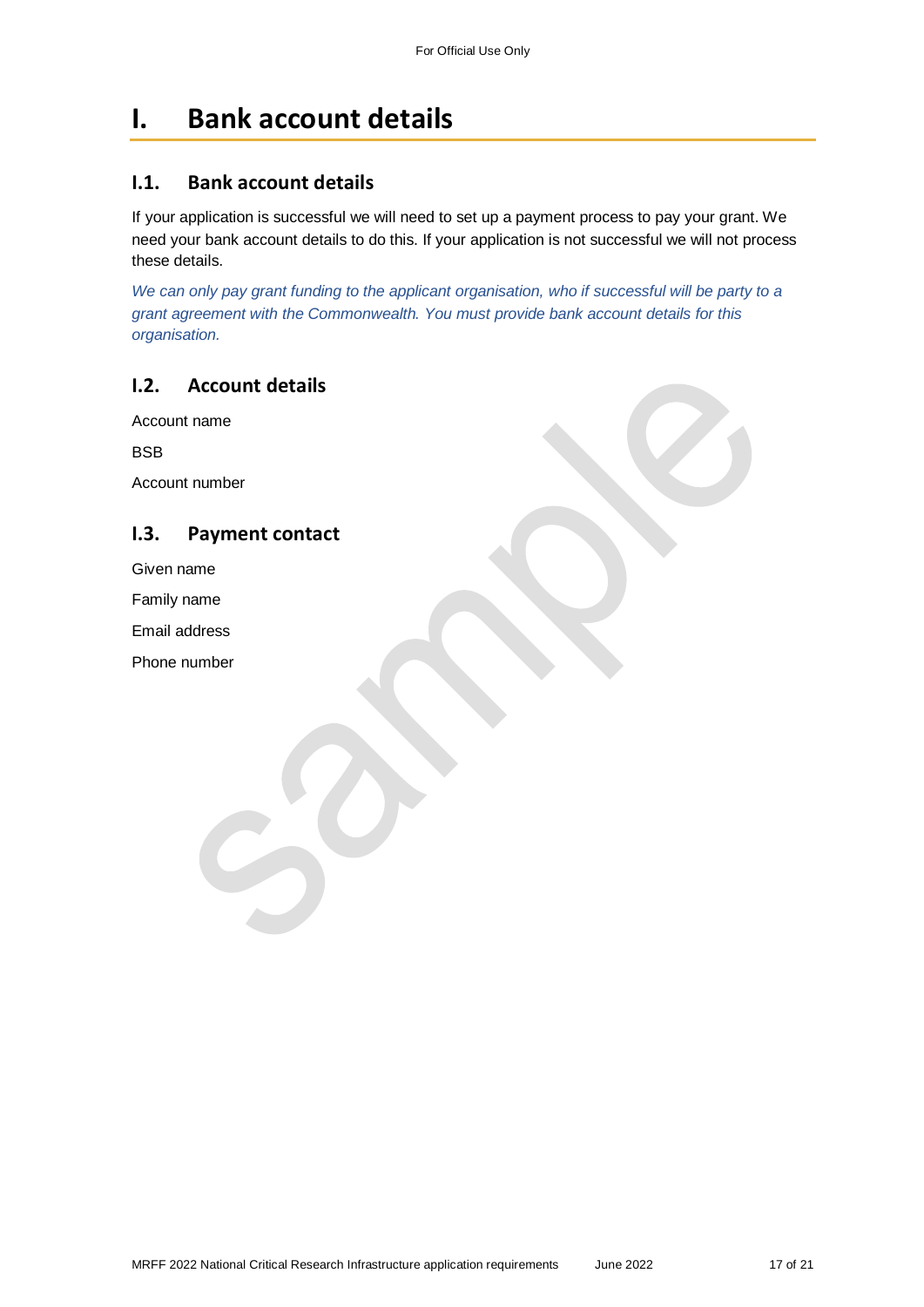# **J. Application finalisation**

You must answer the following questions and add any supporting documentation required.

## **J.1. Conflict of interest**

Do you have any perceived or existing conflicts of interest to declare?

*Refer to the grant opportunity guidelines for further information on your conflict of interest responsibilities.*

If yes, describe the perceived or existing conflicts of interest.

*Your response is limited to 750 characters including spaces and does not support formatting.*

If yes, describe how you anticipate managing this conflict.

*Your response is limited to 750 characters including spaces and does not support formatting.*

#### **J.2. Program feedback**

How did you hear about the grant opportunity?

*You may select from a drop-down menu.* 

#### **J.3. Additional information**

You must attach the following supporting documentation.

Project plan

*You must attach a project plan with a maximum of 12 pages excluding appendices, including your project methodology and feasibility analysis.*

Project budget

*A detailed and itemised project budget, including but not limited to disaggregation by project component and Financial Year (FY), and your related fee card*

Measures of Success for the MRFF

*A one-page statement of how your project will contribute to the Measures of Success for the MRFF described in the MRFF Evaluation, Monitoring and Learning Strategy (see www.health.gov.au/mrff) - see section G.4.*

Risk management plan

*A detailed risk management plan, and any supporting documentation, describing how you propose to monitor, manage and report identified risks including risks that may arise during your project (maximum two pages)*

Intellectual property (IP) arrangements (where applicable)

*Details of intellectual property (IP) arrangements as an attachment - only if this is not included within the written content of the application*

Trust deed (where applicable)

*Where you have indicated your entity type is a trustee applying on behalf of a trust, you must attach trust documents showing the relationship of the incorporated trustee to the trust.*

Evidence of support for your Board

*You must provide evidence from your board (or chief executive officer or equivalent if there is no*  board) that your project is supported and that you can complete the project and meet the costs of *the project not covered by grant funding.*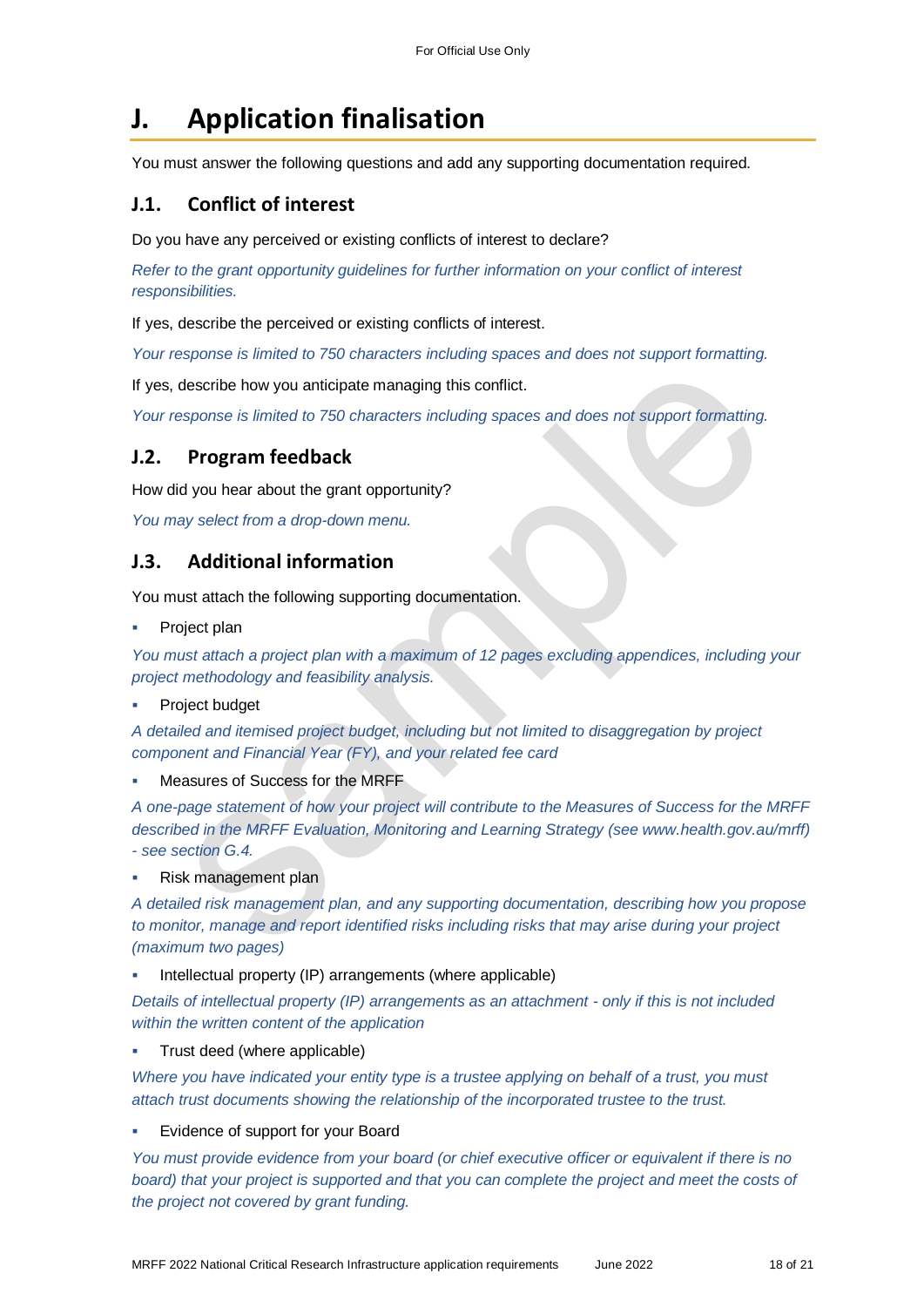# **K. Primary contact**

You must provide the details of a primary contact for your application.

*The primary contact is the person authorised to act on behalf of the applicant. We consider them our primary contact point for all aspects of this application. We will send all email correspondence to this person. If these details change, you must inform us as soon as possible so automated emails can be redirected. The details include*

- **Given name**
- **Family name**
- **•** Position title
- **Email address**
- Phone number
- Mobile number
- Primary address

MRFF 2022 National Critical Research Infrastructure application requirements June 2022 19 of 21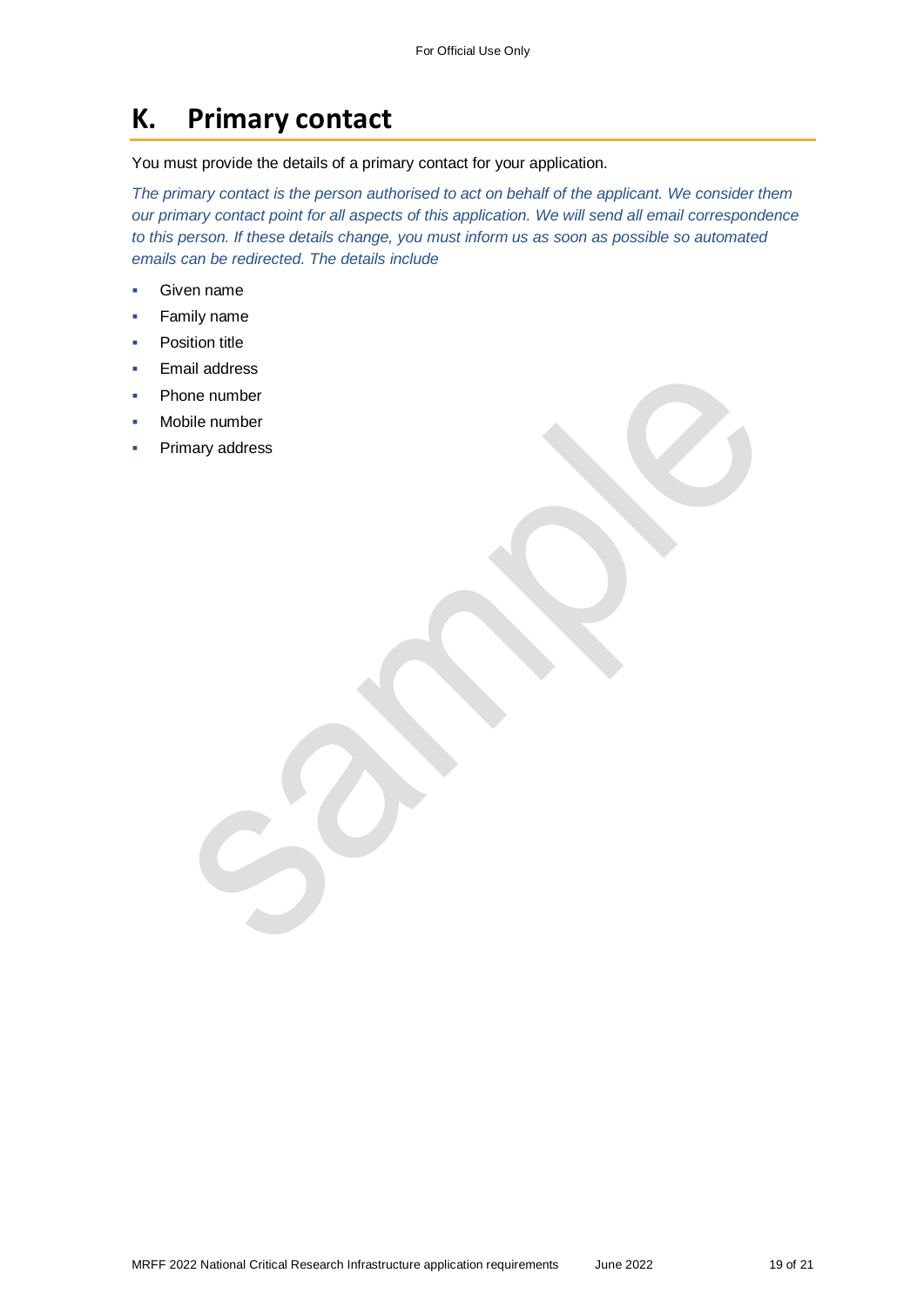# **L. Application declaration**

In order to submit your application you will be required to agree to the following declaration.

## **L.1. Privacy and confidentiality provisions**

I acknowledge that this is an Australian Government program and that the Department of Industry, Science, Energy and Resources (the department) will use the information I provide in accordance with the following:

- [Australian Government Public Data Policy Statement](https://www.pmc.gov.au/sites/default/files/publications/aust_govt_public_data_policy_statement_1.pdf)
- [Commonwealth Grants Rules and Guidelines](https://www.finance.gov.au/government/commonwealth-grants/commonwealth-grants-rules-guidelines)
- grant opportunity guidelines
- applicable Australian laws.

Accordingly, I understand that the department may share my personal information provided in this application within this department and other government agencies:

a. for purposes directly related to administering the program, including governance, research and the distribution of funds to successful applicants

b. to facilitate research, assessment, monitoring and analysis of other programs and activities unless otherwise prohibited by law.

I understand that where I am successful in obtaining a grant, the financial information that I provide for the purposes of payment will be accessible to departmental staff to enable payments to be made through the department's accounts payable software system.

I understand that information that is deemed 'confidential' in accordance with the grant opportunity guidelines may also be shared for a relevant Commonwealth purpose.

The department will publish information on individual grants in the public domain, including on the department's website, unless otherwise prohibited by law.

# **L.2. Applicant declaration**

I declare that I have read and understood the grant opportunity guidelines, including the grant agreement, privacy, confidentiality and disclosure provisions.

I declare that the proposed project outlined in this application and any associated expenditure has been endorsed by the applicant's board/ management committee or person with authority to commit the applicant to this project.

I declare that the applicant will comply with, and require that its subcontractors and independent contractors comply with, all applicable laws.

I declare that the applicant and any project partners are not listed on the [National Redress Scheme](https://www.nationalredress.gov.au/institutions/institutions-have-not-yet-joined) list of institutions, where sexual abuse has occurred, that have not joined or signified their intent to join the Scheme.

I declare that the applicant is not named by the [Workplace Gender Equality Agency](https://www.wgea.gov.au/what-we-do/compliance-reporting/non-compliant-list) as an organisation that has not complied with the *Workplace Gender Equality Act 2012*.

I confirm that the applicant, project partners and associated activities are in compliance with current [Australian Government sanctions.](https://www.dfat.gov.au/international-relations/security/sanctions)